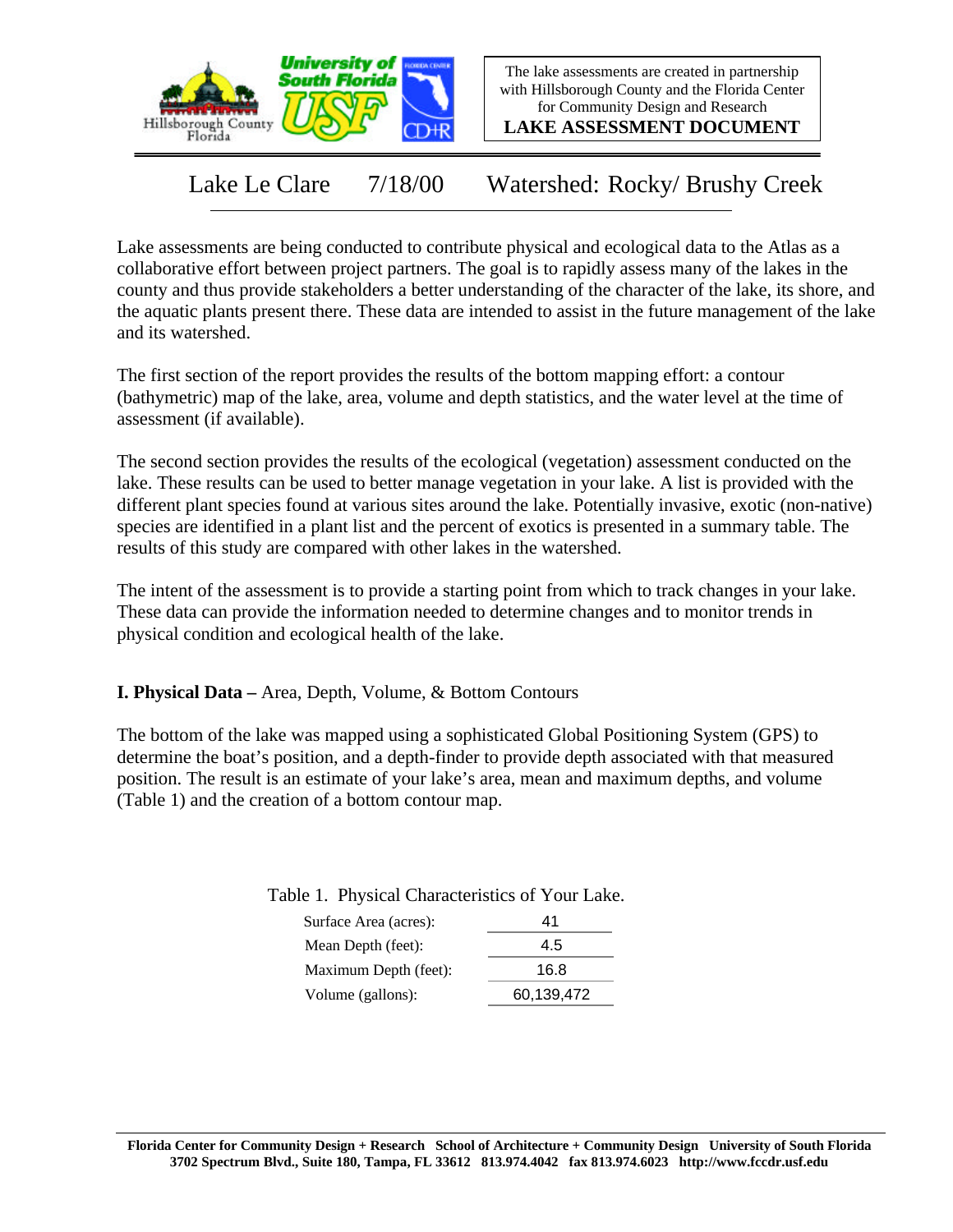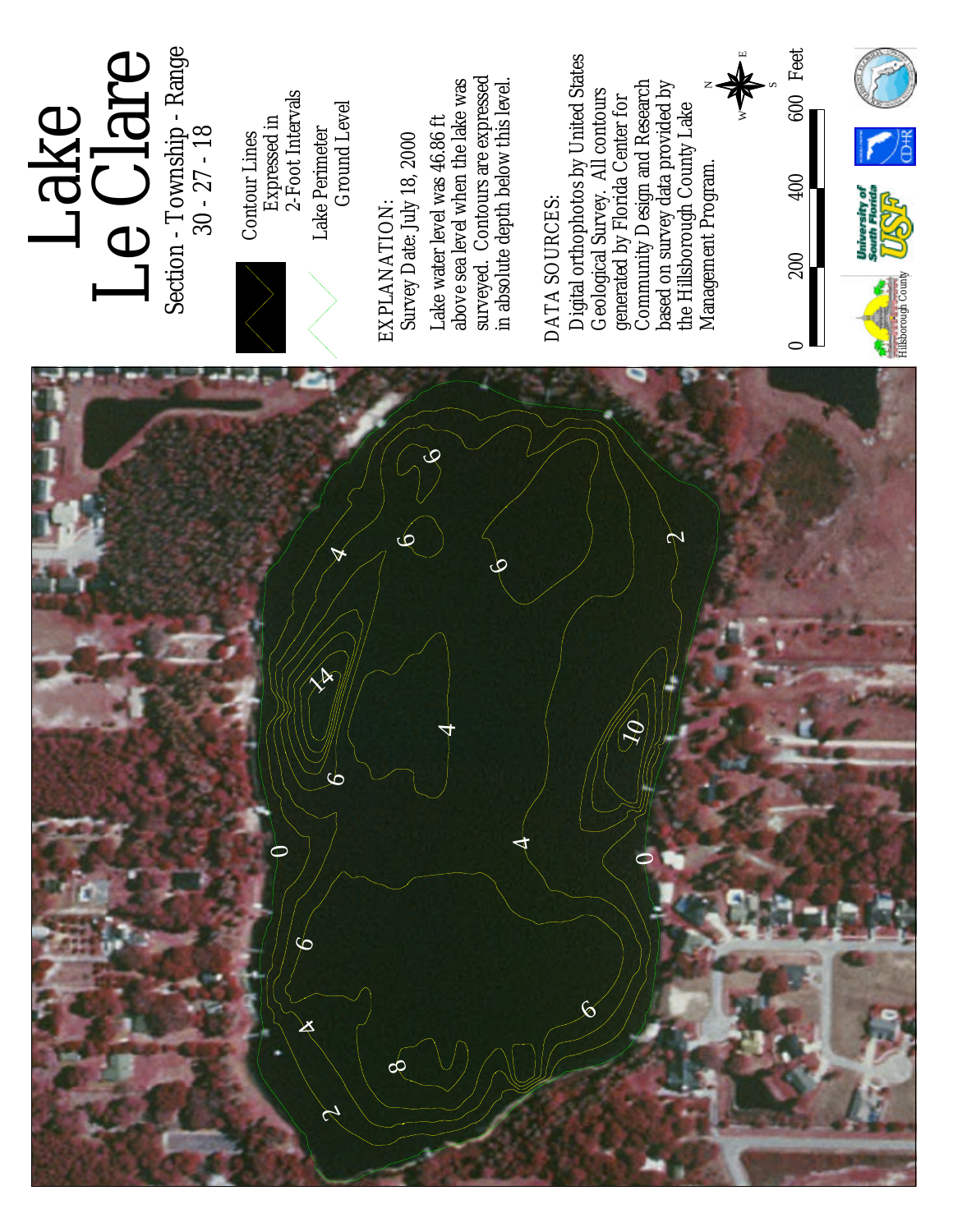

**LAKE ASSESSMENT DOCUMENT**

Lake Le Clare 7/18/00 Watershed: Rocky/ Brushy Creek

## **II. Ecological Data**

Aquatic Plant Survey

Approximately equispaced sites are haphazardly mapped around the lake and the aquatic plants at each site are surveyed. The total number of species from all sites is used to approximate the total diversity of aquatic plants and the percent of invasive-exotic plants on the lake and in the watershed (Table 2). Many of these plants are considered ecologically harmful, as they tend to out-compete native species. Such "nuisance" plants can also make boating and other recreational activities difficult or impossible. The common and scientific names of plant species found on your lake are listed in Table 3.

> Table 2. Comparison of species diversity between your lake and other assessed lakes located within your watershed.

|                        | Lake Le Clare | Rocky/ Brushy Creek<br>(Average) |
|------------------------|---------------|----------------------------------|
| Number of Taxa:        | 22            | 35                               |
| Percent Exotic Plants: | 18%           | 18%                              |

Table 3. Botanical and common names of the most commonly found plants on your lake. Percent frequency (of occurence), habit (location where found), status (native or exotic), and EPPC status are provided.

| Common Name                            | <b>Plant Species</b>      | Frequency | Habit     | <b>Status</b> | <b>EPPC</b> |
|----------------------------------------|---------------------------|-----------|-----------|---------------|-------------|
| Water Primroses, Primrosewillow        | Ludwigia spp.             | 90%       | Emergent  | Unknown       | <b>NL</b>   |
| Cypress                                | Taxodium spp.             | 90%       | Emergent  | Native        | NL          |
| Torpedo Grass                          | Panicum repens            | 70%       | Emergent  | Exotic        |             |
| Sedge                                  | Cyperus spp.              | 60%       | Emergent  | Unknown       | NL.         |
| Baldwin's Spikerush, Roadgrass         | Eleocharis baldwinii      | 60%       | Submersed | Native        | NL.         |
| Southern Red Maple                     | Acer rubrum var. trilobum | 50%       | Emergent  | Native        | NL          |
| Swamp Fern                             | Blechnum serrulatum       | 40%       | Emergent  | Native        | <b>NL</b>   |
| Wild Taro, Dasheen, Coco Yam           | Colocasia esculenta       | 40%       | Emergent  | Exotic        |             |
| Hydrilla, waterthyme                   | Hydrilla verticillata     | 40%       | Submersed | Exotic        |             |
| Manyflower Marshpennywort, Water Penny | Hydrocotyl umbellata      | 30%       | Emergent  | Native        | NL          |
| <b>Pickerel Weed</b>                   | Pontederia cordata        | 30%       | Emergent  | Native        | NL.         |
| Laurel Oak; Diamond Oak                | Quercus laurifolia        | 30%       | Emergent  | Native        | NL.         |
| Algal Mats, Floating                   | Algal spp.                | 20%       | Floating  | Unknown       | Unknow      |
| Punk Tree, Melaleuca                   | Melaleuca quinquenervia   | 20%       | Emergent  | Exotic        |             |
| Maidencane                             | Panicum hemitomon         | 20%       | Emergent  | Native        | NL          |
| Willow                                 | Salix spp.                | 20%       | Emergent  | Native        | <b>NL</b>   |

Florida Center for Community Design + Research School of Architecture + Community Design University of South Florida 3702 Spectrum Blvd., Suite 180, Tampa, FL 33612 813.974.4042 fax 813.974.6023 http://www.fccdr.usf.edu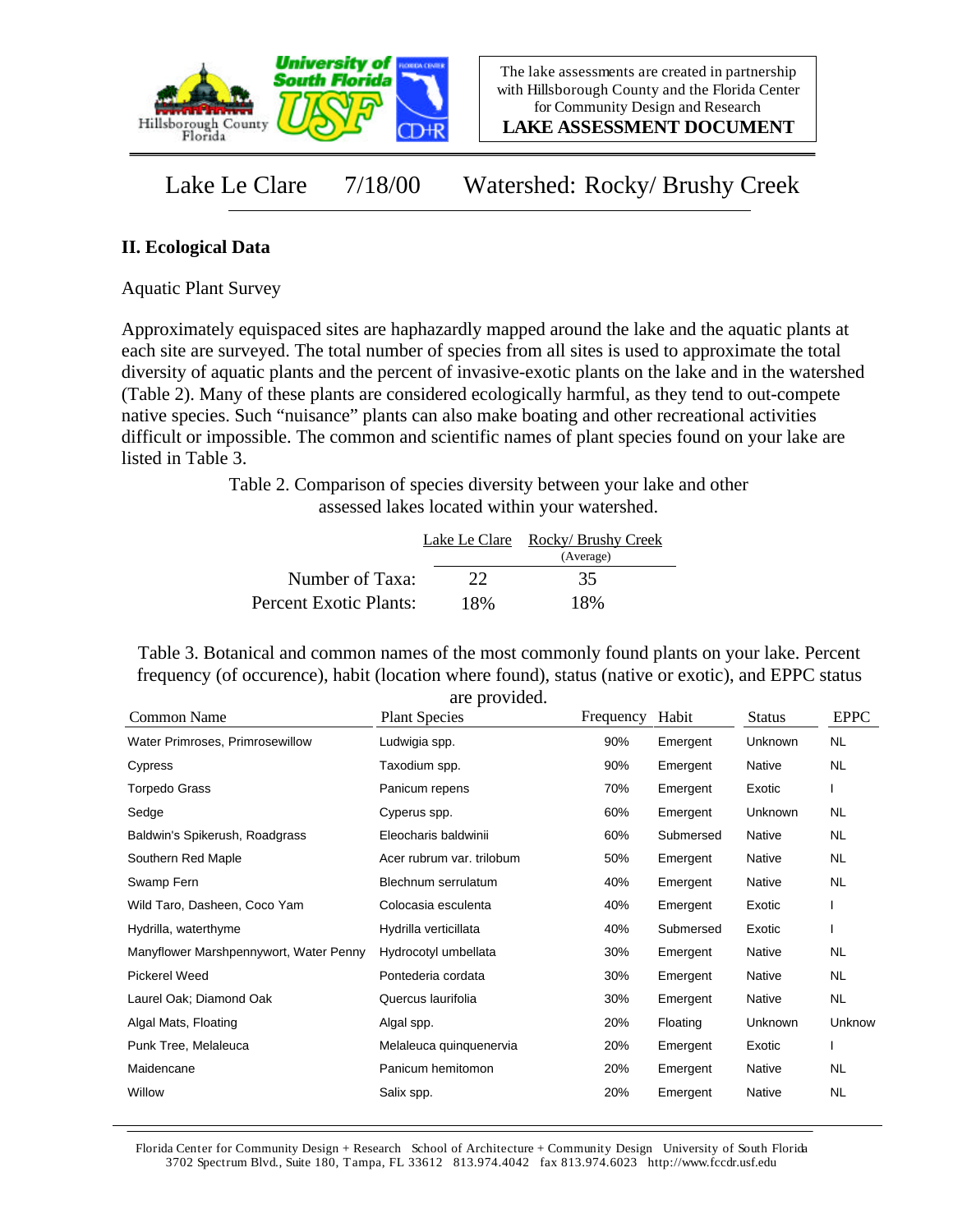## Lake Le Clare 7/18/00 Watershed: Rocky/ Brushy Creek

| Sedge                             | Scirpus spp.             | 20% | Emergent | <b>Unknown</b> | NL        |
|-----------------------------------|--------------------------|-----|----------|----------------|-----------|
| Swamp Rosemallow, Swamp Hibiscus  | Hibiscus grandiflorus    | 10% | Emergent | Native         | NL        |
| American Spongeplant, Frog's Bit  | Limnobium spongia        | 10% | Floating | Native         | NL        |
| Spatterdock, Yellow Pondlily      | Nuphar lutea var. advena | 10% | Floating | Native         | <b>NL</b> |
| Pine Tree                         | Pinus spp.               | 10% | Emergent | Native         | NL        |
| <b>Unidentified Plant Species</b> | UNKNOWN SPP              | 10% | Unknown  | Unknown        | Unknow    |

Florida Center for Community Design + Research School of Architecture + Community Design University of South Florida 3702 Spectrum Blvd., Suite 180, Tampa, FL 33612 813.974.4042 fax 813.974.6023 http://www.fccdr.usf.edu